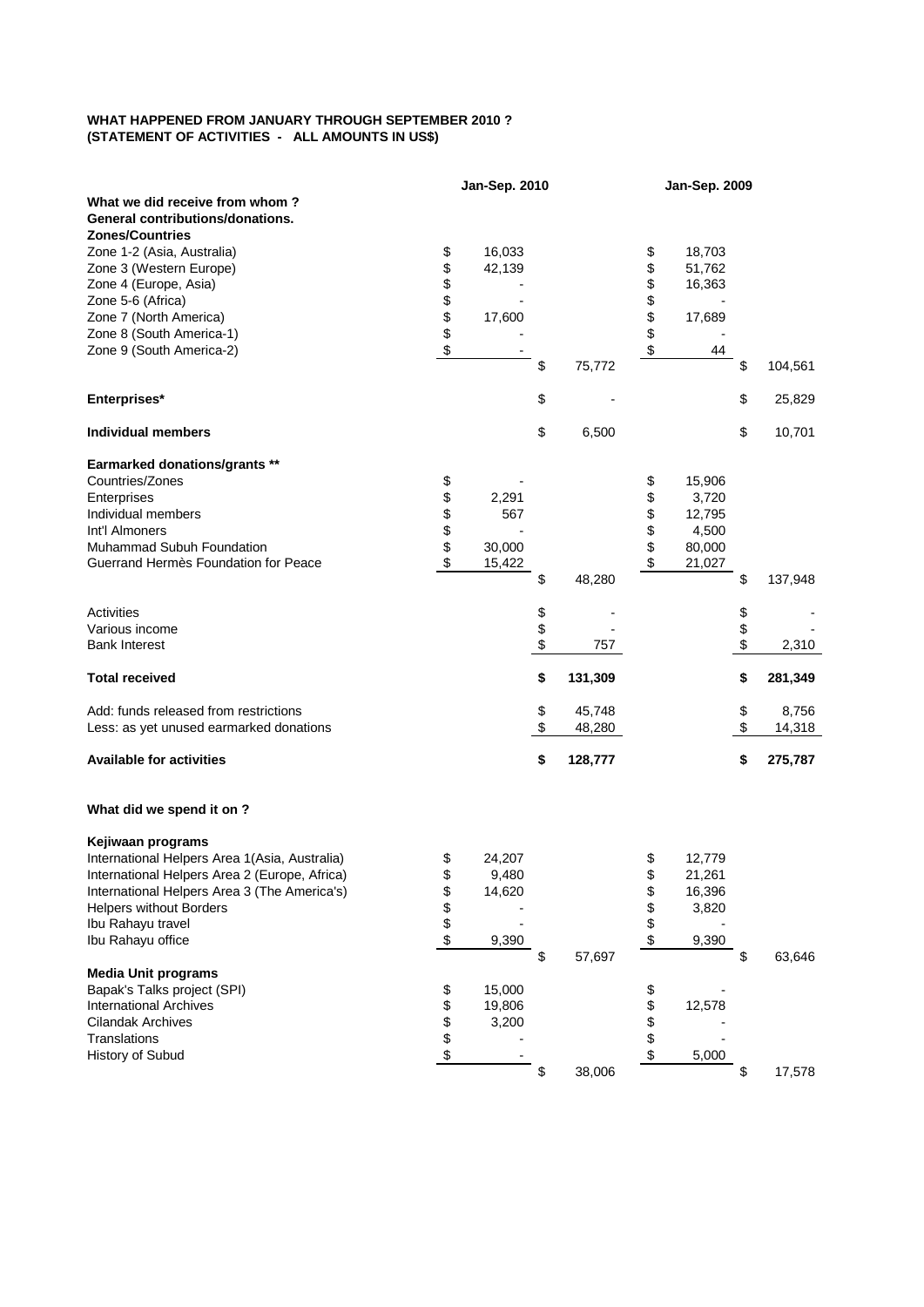| Other programs<br><b>IYTF</b><br>WSA Care Support Program<br><b>SDIA</b><br><b>SESI</b><br>SYIA (Youth Int'l)<br><b>SICA</b><br><b>WSHPP</b><br><b>External Relations</b><br>Zone Support<br>Communications                                                                                                                                                                                                                                       | \$<br>\$<br>\$<br>\$\$\$\$\$\$\$<br>\$                         | 4,077<br>1,978<br>4,106<br>2,280<br>2,171<br>1,218<br>4,696<br>19,795<br>3,748                             |          |            | \$<br>\$<br>\$<br>\$\$\$\$\$\$<br>\$                           | 69,684<br>8,225<br>260<br>5,957<br>1,000<br>1,483<br>7,917<br>1,194                     |          |                  |
|---------------------------------------------------------------------------------------------------------------------------------------------------------------------------------------------------------------------------------------------------------------------------------------------------------------------------------------------------------------------------------------------------------------------------------------------------|----------------------------------------------------------------|------------------------------------------------------------------------------------------------------------|----------|------------|----------------------------------------------------------------|-----------------------------------------------------------------------------------------|----------|------------------|
|                                                                                                                                                                                                                                                                                                                                                                                                                                                   |                                                                |                                                                                                            | \$       | 44,069     |                                                                |                                                                                         | \$       | 95,720           |
| <b>Total program expenses</b>                                                                                                                                                                                                                                                                                                                                                                                                                     |                                                                |                                                                                                            | \$       | 139,772    |                                                                |                                                                                         | \$       | 176,944          |
| <b>Supporting services</b><br>World Congress preparations<br><b>WSC</b> meetings                                                                                                                                                                                                                                                                                                                                                                  |                                                                |                                                                                                            | \$<br>\$ | 1,728      |                                                                |                                                                                         | \$<br>\$ | 52,287<br>13,262 |
| <b>WSA Chair Remuneration</b><br>WSA Chair/Deputy Chair Expenses<br>Zone 1-2 (Asia, Australia)<br>Zone 3 (Western Europe)<br>Zone 4 (Eastern Europe)<br>Zone 5-6 (Africa)<br>Zone 7 (Northern America)<br>Zone 8 (South America-1)<br>Zone 9 (South America-2))<br>WSA Executive (was ISC - Int'l Subud Committee)<br>Remunerations<br>Travel, accomodation<br>Office/Communications<br>Subud World News<br>Legal fees<br>Bank charges<br>Various | \$<br>\$<br>\$\$\$\$\$\$\$<br>\$<br>\$<br>\$<br>\$\$\$\$<br>\$ | 13,000<br>6,864<br>1,806<br>500<br>585<br>2,579<br>35,420<br>5,950<br>3,226<br>954<br>9,896<br>2,918<br>73 | \$       | 25,334     | \$<br>\$<br>\$\$\$\$\$\$\$<br>\$<br>\$<br>\$<br>\$\$\$\$<br>\$ | 8,470<br>2,439<br>467<br>535<br>1,000<br>43,663<br>5,286<br>5,345<br>106<br>3,064<br>34 | \$       | 12,911           |
|                                                                                                                                                                                                                                                                                                                                                                                                                                                   |                                                                |                                                                                                            | \$       | 58,437     |                                                                |                                                                                         | \$       | 57,498           |
| Currency differences                                                                                                                                                                                                                                                                                                                                                                                                                              |                                                                |                                                                                                            | \$       | 6,095      |                                                                |                                                                                         | \$       | 5,536            |
| Audit (previous years)                                                                                                                                                                                                                                                                                                                                                                                                                            |                                                                |                                                                                                            | \$       |            |                                                                |                                                                                         | \$       |                  |
| Pensions                                                                                                                                                                                                                                                                                                                                                                                                                                          |                                                                |                                                                                                            | \$       | 12,000     |                                                                |                                                                                         | \$       | 12,050           |
| <b>Total supporting services</b>                                                                                                                                                                                                                                                                                                                                                                                                                  |                                                                |                                                                                                            | \$       | 103,594    |                                                                |                                                                                         | \$       | 153,544          |
| <b>Total expenses</b>                                                                                                                                                                                                                                                                                                                                                                                                                             |                                                                |                                                                                                            | \$       | 243,366    |                                                                |                                                                                         | \$       | 330,488          |
| Surplus (Shortage)                                                                                                                                                                                                                                                                                                                                                                                                                                |                                                                |                                                                                                            | \$       | (114, 589) |                                                                |                                                                                         | \$       | (54, 701)        |